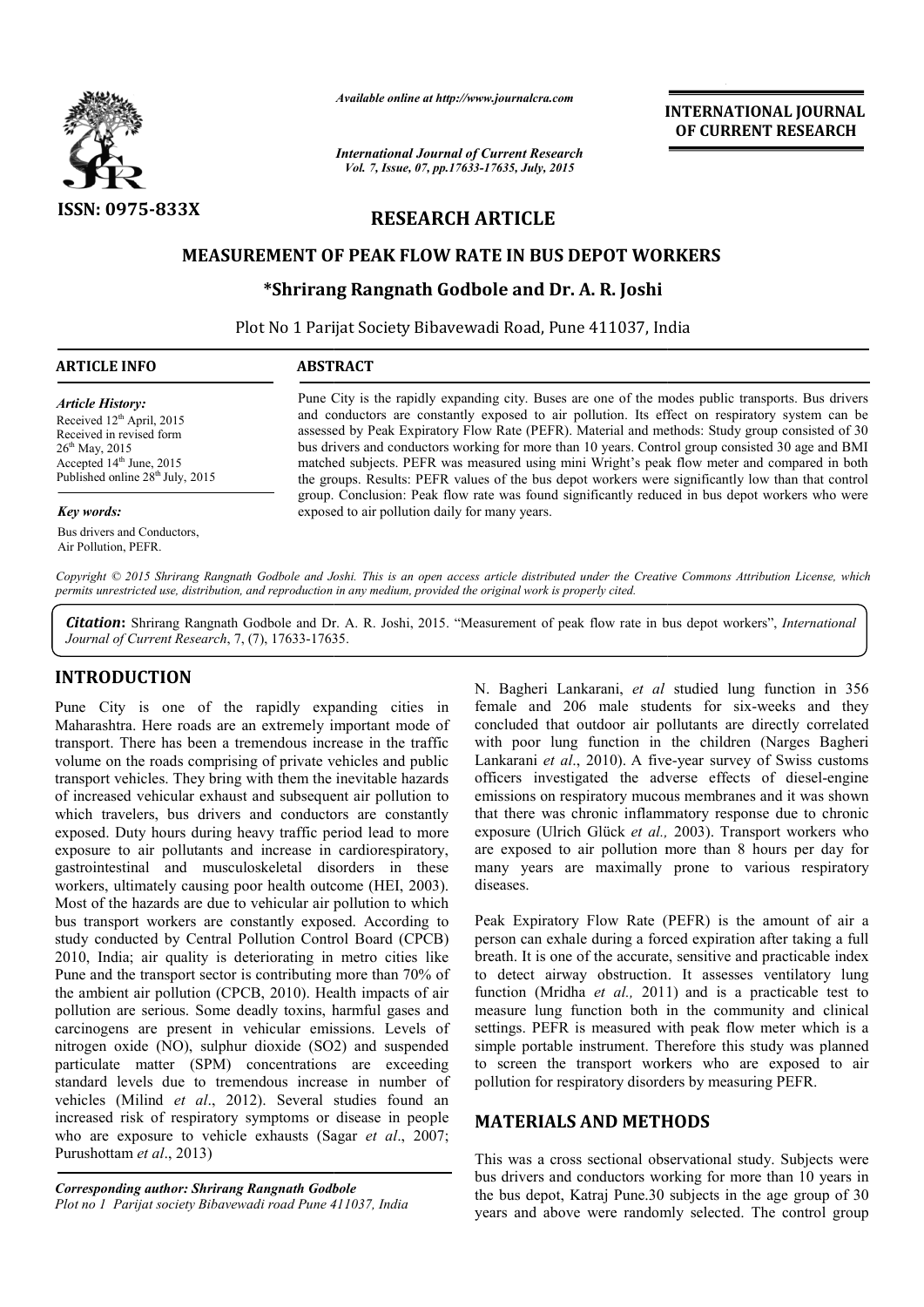consisted of 30 age and BMI matched males who were not exposed to air pollution in their daily routine. Smokers and subjects suffering from respiratory disorders were excluded from the study. A careful history was taken and detail clinical examination was done. Anthropometric parameters including standing height was measured to the nearest centimeter without shoes and body weight was recorded in kilograms for each subject. Body mass index was calculated as weight (kg)/height  $(m<sup>2</sup>)$  (World Health Organization 1998)

PEFR was measured by using mini Wright's peak flow meter. Subject was asked to take deep inspiration then to affix his lips tightly over the nozzle of the peak flow meter to prevent any air leak and to exhale out forcefully as fast as possible in the peak flow meter with nose closed (Parminder Kaur *et al*., 2012). All the readings were taken in standing position. Care was taken that the initial reading was always at the zero mark. Peak Expiratory Flow Rate was recorded in liters/minute. Three readings were taken and best of the three reading was recorded. PEFR was measured in control and study group and readings were compared.

# **RESULTS**

**Table 1. Comparison of mean values of the age and BMI of the study group and the control group**

| Parameter                       | Study group      | Control group    | P value              |
|---------------------------------|------------------|------------------|----------------------|
| Age in years                    | $40+29$          | $39.89 \pm 67$   | $>0.01$ <sup>*</sup> |
| $(Mean \pm SD)$<br>BMI $Kg/m^2$ | $22.66 \pm 3.25$ | $22.65 \pm 3.36$ | $>0.01$ <sup>*</sup> |
| $(Mean \pm SD)$                 |                  |                  |                      |
| *not significant                |                  |                  |                      |

Table 1 shows that study group and control group are comparable with respect to age and BMI

**Table 2. Comparison of PEFR in the study group and the control group**

|                  | $0.0001^{#}$    |
|------------------|-----------------|
| $341.7\pm 63.68$ | $421 \pm 67.84$ |

Table 2 shows that PEFR values of the bus depot workers were significantly low than that control group.

# **DISCUSSION**

In this study respiratory effects of air pollution were assessed by measuring PEFR. Peak expiratory flow may show variation according to height, weight and obesity status in the same age group. But in our study there was no significant difference in physical parameters like BMI and WHR. Both the groups were comparable. As per the results it is obvious that bus depot workers were having significantly low PEFR indicative of trachiobronchial obstruction. This could be due to exposure of these workers to air pollution during their duty period which was more than 8 hours a day for many years. Air pollution is mainly caused by vehicular exhaust which contains carbon monoxide, nitrogen oxide, sulfur dioxide and tar derivatives. These chemicals cause bronco-constriction either directly or indirectly. Prolonged exposure may lead to chronic bronchitis, repeated attacks of bronchial asthma and COPD (Fleming *et al*., 2001).

Prior studies have shown that these inhaled substances have strong pulmonary and systemic inflammatory potentials and can cause irritation and allergic response in the lungs and air passage of individuals who are exposed to them for a long time (Ekpenyong *et al*., 2012). However, the type of disease developed, depends on the size of the particles, chemical inhaled and the local response of the lung tissue. In some cases, larger particles tend to end up trapped in the nose or larger air ways. Small particles in the order of 10μm or less can penetrate the deepest part of the lungs such as bronchioles or alveoli (Kampa *et al*., 2008). Sometimes they get absorbed in various organs and have more serious biological effects (Bakke *et al*., 1991). However in our study; expansion of lung, diffusion function and systemic hazards were not studied.

Mustafa Mahfuz and coworkers conducted pulmonary function tests in transport workers of one of the most polluted city, Dhaka. They concluded that 41.7% had obstructive and 4.6% had combined features of pulmonary impairment (Mahfuz *et al*., 2014). Sharat Gupta *et al* evaluated extent of impairment in lung function in traffic policemen in and around Patiala city (Gupta *et al*., 2011). There was a significant decline in various parameters like FVC, FEV1, PEFR and it was correlated with pollution by vehicular exhaust. Another study also points out that, lung functions of petrol station workers declined significantly with increasing years of work in petrol stations, in both smokers and non-smokers (Mayank Singhal *et al*., 2007). All these evidences prove that air pollution is one of the culprits for adverse health effects. Bus depot workers are the most vulnerable for respiratory diseases due to air pollution so regular medical checkup for respiratory functions should be mandatory. Personal protective devices can be recommended to these workers. Regular servicing of vehicles and changes in the shifts of the workers should also be promoted. Implementations of more stringent emission control measures are also essential.

### **Conclusion**

Peak flow rate was found significantly reduced in bus depot workers who were exposed to air pollution daily for many years.

# **REFERENCES**

- Bakke, P, Eide, GE, Honoa, R, *et al*. 1991. Occupational dust or gas exposure and prevalence of respiratory symptoms and asthma in a general population. *Eur Respir J*., 3(4): 273-278.
- Ekpenyong CE, Ettebong EO, Akpan EE, *et al*. Urban city transportation mode and respiratory health effect of air pollution: a cross-sectional study among transit and nontransit workers in Nigeria. *BMJ Open*, 2012; 2:e001253. doi:10.1136
- Fleming, D M and Charlton, J R H. 2001. The prevalence of asthma and heart disease in transport workers British Journal of General Practice, August, 51, 638-643.